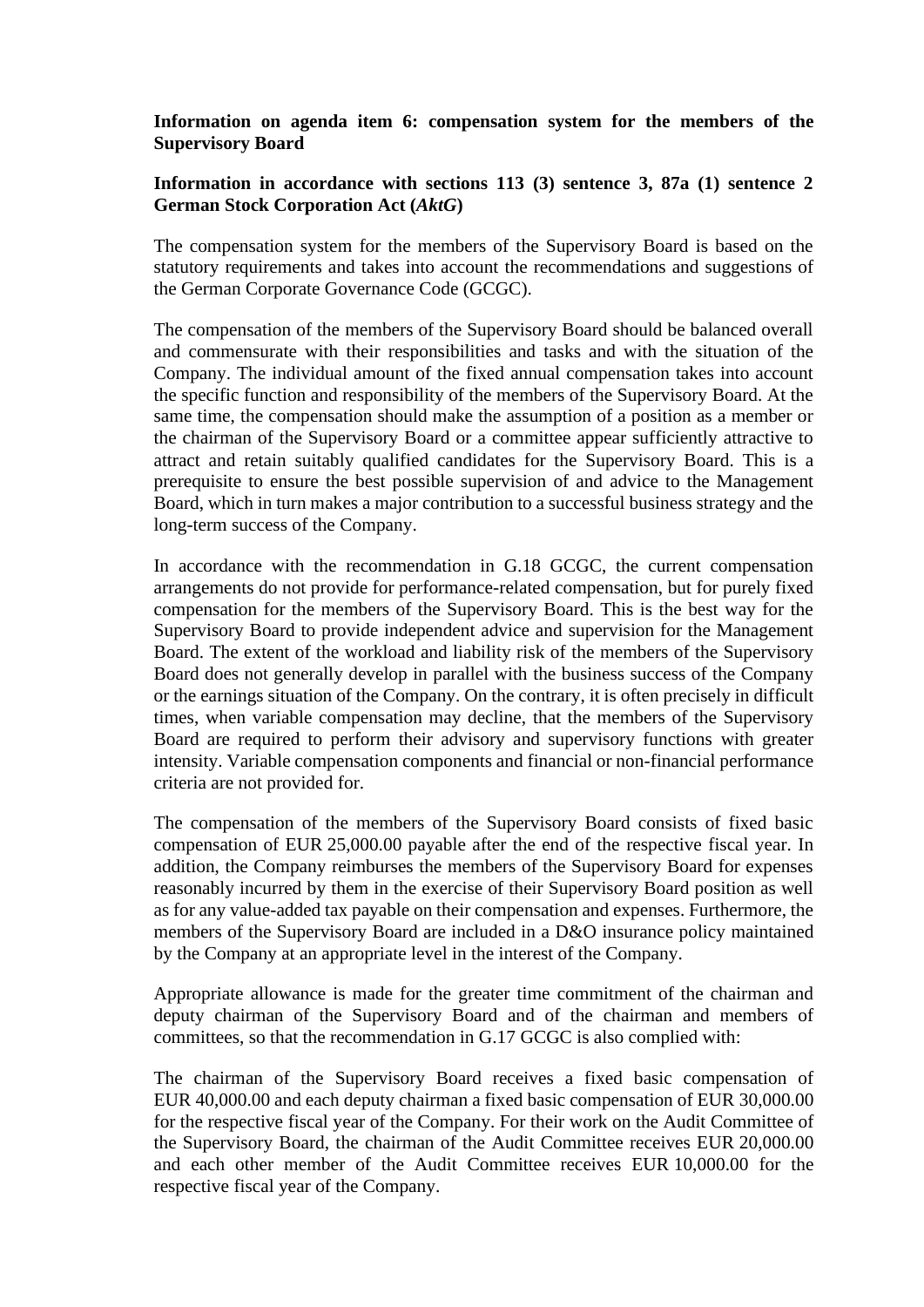With effect from January 1, 2022 compensation shall be introduced for two newly established committees of the Supervisory Board; these are the Nomination Committee and the Remuneration Committee, which met for the first time in the 2022 fiscal year. To take appropriate account of the importance and time involved in committee work, (i) the members of the Remuneration Committee shall receive an additional EUR 7,500.00 per year, its chairman EUR 15,000.00; (ii) the members of the Nomination Committee an additional EUR 3,000,00 per year, its chairman EUR 5,000.00.

| Role                                  | Compensation in EUR p.a. |
|---------------------------------------|--------------------------|
| <b>Ordinary Member</b>                | 25,000.00                |
| <b>Supervisory Board Chair</b>        | 40,000.00                |
| <b>Supervisory Board Deputy Chair</b> | 30,000.00                |
| <b>Audit Committee Member</b>         | $+10,000.00$             |
| <b>Audit Committee Chair</b>          | $+20,000.00$             |
| <b>Remuneration Committee Member</b>  | $+7,500.00$              |
| <b>Remuneration Committee Chair</b>   | $+15,000.00$             |
| <b>Nomination Committee Member</b>    | $+3,000.00$              |
| <b>Nomination Committee Chair</b>     | $+5,000.00$              |

After the adjustment, the committee compensation will therefore be as follows:

Unless otherwise specified at the time of their election, the members of the Supervisory Board are elected for a period terminating at the end of the Annual General Meeting that resolves on the formal discharge of the members for the fourth fiscal year following the commencement of their term of office.

Due to the change of the legal form of the Company into a European company (*Societas Europaea*, SE), the members of the Supervisory Board were appointed until the end of the first Annual General Meeting that resolves on the discharge for the first fiscal year of Westwing Group SE. The fiscal year in which the term of office begins is not included in this calculation.

Subject to the relevant statutory provisions, members of the Supervisory Board may be dismissed and may resign from office without good cause by giving one month's notice in writing to the chairman of the Supervisory Board – or, in the event of resignation by the chairman, to his/her deputy. The chairman of the Supervisory Board or, in the event of resignation from office by the chairman of the Supervisory Board, his/her deputy, may shorten the period of notice or waive compliance with the period of notice. There is no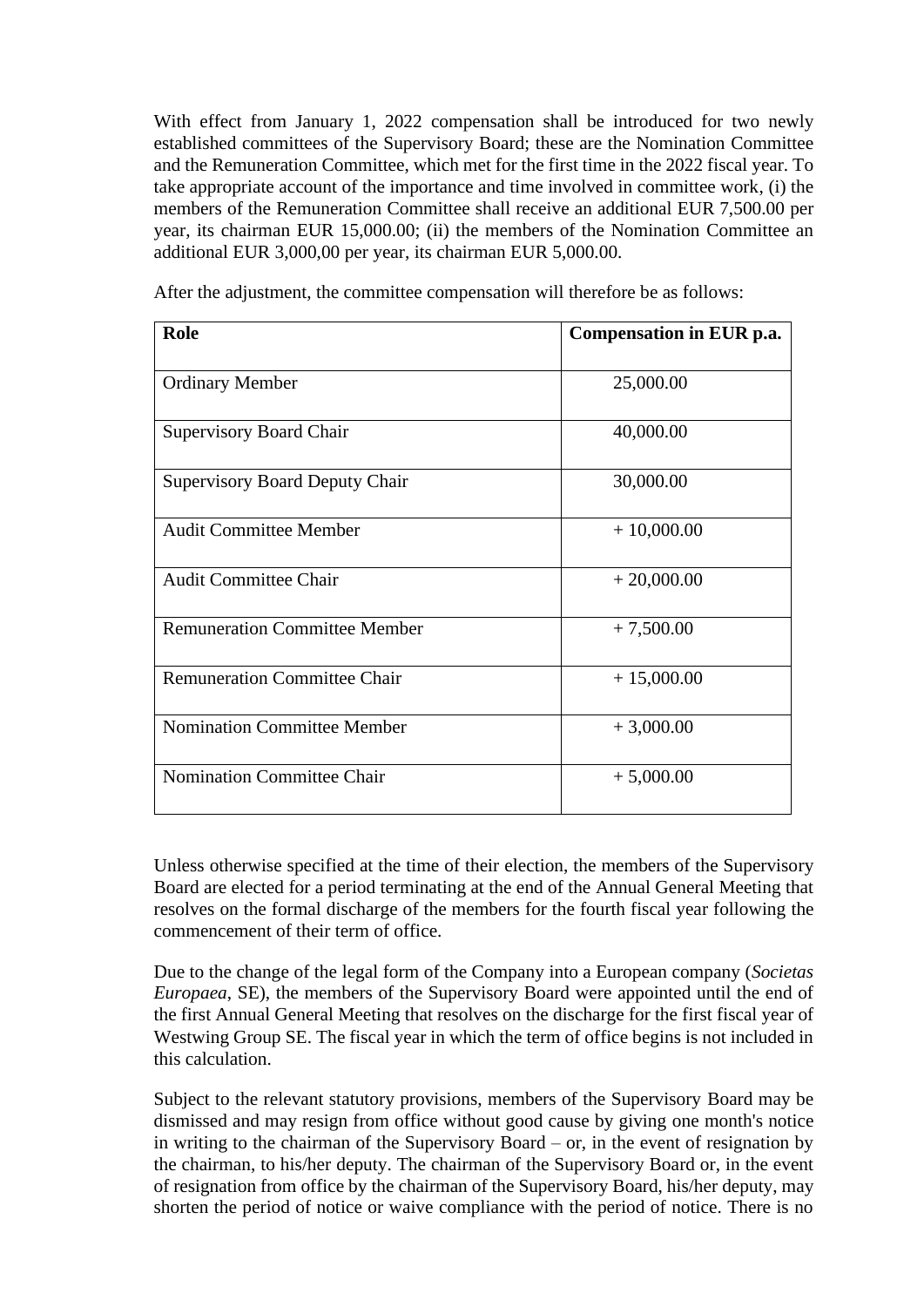further compensation in the event of resignation or any provision regarding compensation after the term of office. Members of the Supervisory Board who hold the position on the Supervisory Board and/or a committee of the Supervisory Board or who hold the office of chairman or deputy chairman for only part of a full fiscal year will receive a corresponding portion of the compensation.

Supervisory Board compensation is reviewed by the Supervisory Board and Management Board on a regular basis, but at least every four years. For this purpose, a horizontal market comparison with supervisory board compensation in other companies may be drawn up. The Supervisory Board may be assisted in this by an independent external compensation expert.

In the event of significant changes, but no later than every four years, the compensation system and the compensation of the members of the Supervisory Board are to be submitted to the Annual General Meeting for resolution. The Annual General Meeting may confirm the respective existing system of Supervisory Board compensation or adopt a resolution to amend it. Corresponding resolution proposals to the Annual General Meeting are submitted by the Management Board and Supervisory Board in accordance with the legally regulated division of responsibilities to ensure mutual control between the two bodies. The rules for dealing with conflicts of interest set out in the Rules of Procedure for the Management Board and the Supervisory Board are observed in the procedures for setting up, implementing and reviewing the compensation system. The Annual General Meeting has the authority to decide on the ultimate structure of the compensation. Thus a system of checks and balances is already enshrined in the statutory regulations.

The compensation of the members of the Supervisory Board is governed by section 15 of the Articles of Association of the Company, which will be worded as follows after the corresponding resolution by the Annual General Meeting on the 2021 fiscal year:

## **§ 15 Compensation**

- (1) The members of the Supervisory Board shall receive a fixed base compensation for each fiscal year of the Company in the amount of EUR 25,000.00. The chairman of the Supervisory Board shall receive a fixed base compensation for each fiscal year of the Company in the amount of EUR 40,000.00 and each deputy chairman a fixed base compensation in the amount of EUR 30,000.00.
- (2) For their office in the Audit Committee of the Supervisory Board the chairman of the Audit Committee shall receive an additional compensation in the amount of EUR 20,000.00 and any other member of the Audit Committee an additional compensation in the amount of EUR 10,000.00 for each fiscal year of the Company. For their office in the Remuneration Committee of the Supervisory Board the chairman of the Remuneration Committee shall receive an additional compensation in the amount of EUR 15,000,00 and any other member of the Remuneration Committee an additional compensation in the amount of EUR 7,500,00 for each fiscal year of the Company. For their office in the Nomination Committee of the Supervisory Board the chairman of the Nomination Committee shall receive an additional compensation in the amount of EUR 5,000,00 and any other member of